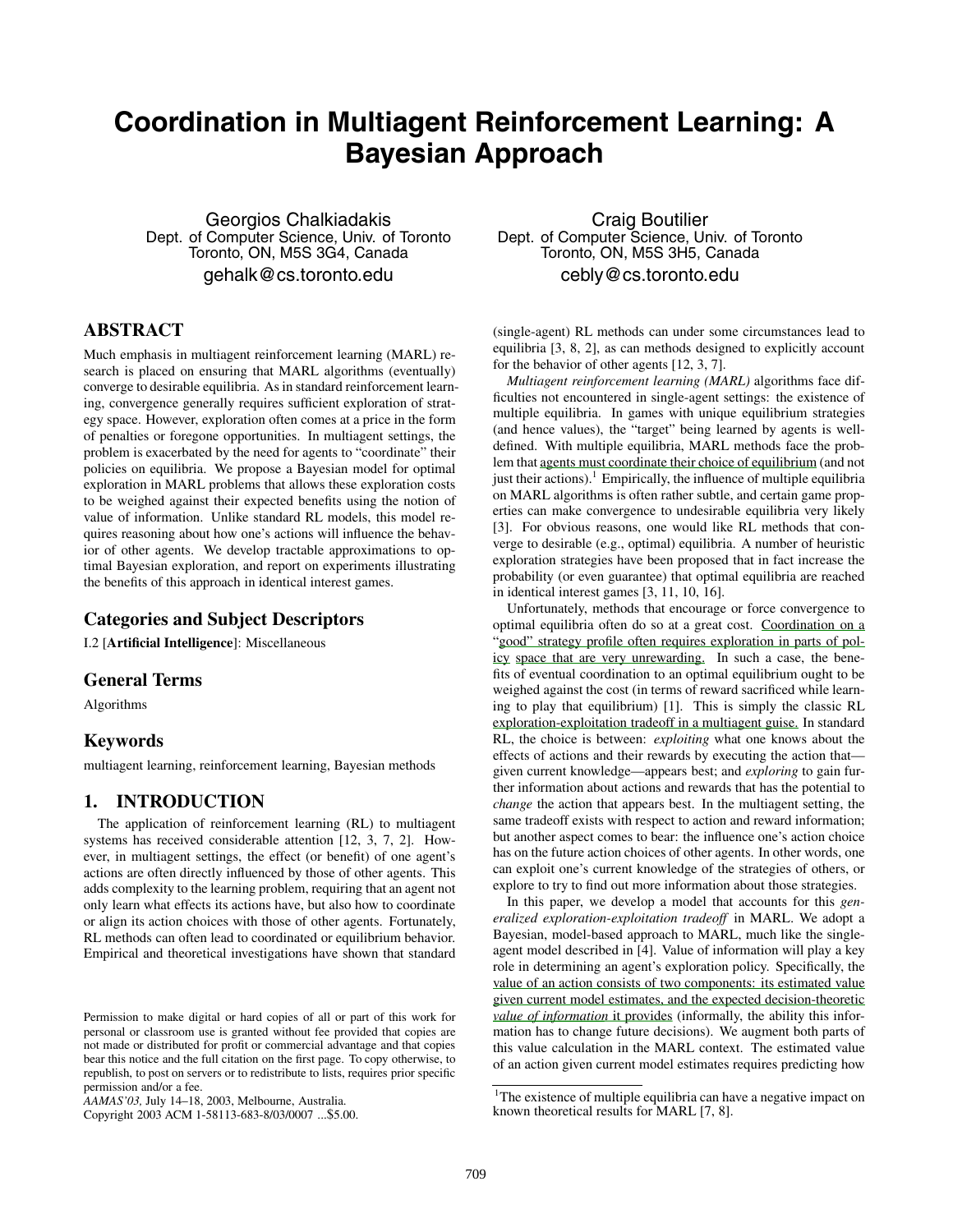the action will influence the future action choices of other agents. The value of information associated with an action includes the information it provides about other agents's strategies, not just the environment model. Both of these changes require that an agent possess some model of the strategies of other agents, for which we adopt a Bayesian view [9]. Putting these together, we derive optimal exploration methods for (Bayesian) multiagent systems.

After reviewing relevant background and related work, we develop a general Bayesian model, and describe computational approximations for optimal—with respect to the tradeoff discussed above—exploration. We describe a number of experiments illustrating this approach, with our experiments focusing on identical interest games, since these have has been the almost exclusive target of recent research on heuristic exploration methods.

#### **2. BACKGROUND**

We begin with basic background on RL and stochastic games.

#### **2.1 Bayesian Reinforcement Learning**

We assume an agent learning to control a stochastic environment modeled as a Markov decision process (MDP)  $\langle S, A, R, Pr \rangle$ , with finite state and action sets  $S, A$ , reward function R, and dynamics Pr. The dynamics Pr refers to a family of transition distributions  $Pr(s, a, \cdot)$ , where  $Pr(s, a, s')$  is the probability with which state s' is reached when action a is taken at s.  $R(s, r)$  denotes probability with which reward r is obtained when state s is reached.<sup>2</sup> The agent is charged with constructing an optimal Markovian policy  $\pi : \mathcal{S} \mapsto \mathcal{A}$  that maximizes the expected sum of future discounted rewards over an infinite horizon:  $E_{\pi}[\sum_{t=0}^{\infty} \gamma^t R^t | S^0 = s]$ . This policy, and its value,  $V^*(s)$  at each  $s \in S$ , can be computed using standard algorithms such as policy or value iteration.

In the RL setting, the agent does not have direct access to  $R$  and Pr, so it must learn a policy based on its interactions with the environment. Any of a number of RL techniques can be used to learn an optimal policy. We focus here on *model-based RL* methods, in which the learner maintains an estimated MDP  $\langle S, A, R, Pr \rangle$ , based on the set of experiences  $\langle s, a, r, t \rangle$  obtained so far. At each stage (or at suitable intervals) this MDP can be solved (exactly or approximately).

Bayesian methods allow agents to incorporate priors and explore optimally. We assume some prior density  $P$  over possible dynamics  $D$  and reward distributions  $R$ , which is updated with each data point  $\langle s, a, r, t \rangle$ <sup>3</sup> Letting H denote the (current) *state-action history* of the observer, we use the posterior  $P(D, R|H)$  to determine an appropriate action choice at each stage. The formulation of [4] renders this update tractable by assuming a convenient prior. Specifically, the following assumptions are made: (a) the density P is factored over R and D; (b)  $P(D)$  is the product of independent local densities  $P(D^{s,a})$  for each transition distribution  $Pr(s, a, \cdot);$ and (c) each density  $P(D^{s,a})$  is a Dirichlet.<sup>4</sup>

To model  $P(D^{s,a})$  we require a Dirichlet parameter vector  $\mathbf{n}^{s,a}$ with entries  $n^{s,a,s'}$  for each possible successor state s'. The expectation of Pr(s, a, s') w.r.t. P is given by  $n^{s,a,s'}/\sum_i n^{s,a,s_i}$ . Update of a Dirichlet is **a** straightforward: given prior  $P(D^{s,a}; \mathbf{n}^{s,a})$ and data vector  $\mathbf{c}^{s,a}$  (where  $c_i^{s,a}$  is the number of observed transitions from  $s$  to  $s_i$  under  $a$ ), the posterior is given by parameter

vector  $\mathbf{n}^{s,a} + \mathbf{c}^{s,a}$ . Thus the posterior  $P(D|H)$  can be factored into posteriors over local families, each of the form:

$$
P(D^{s,a}|H^{s,a}) = z \Pr(H^{s,a}|D^{s,a})P(D^{s,a}) \tag{1}
$$

where  $H^{s,a}$  is the history of s, a-transitions updates are of Dirichlet parameters, and  $z$  is a normalizing constant.

The Bayesian approach has several advantages over other approaches to model-based RL. First, it allows the natural incorporation of prior knowledge. Second, approximations to optimal Bayesian exploration can take advantage of this model [4]. We elaborate on optimal exploration below in the MARL context.

#### **2.2 Stochastic Games and Coordination**

A *normal form game* is a tuple  $G = \langle \alpha, \{A_i\}_{i \in \alpha}, \{U_i\}_{i \in \alpha} \rangle$ , where  $\alpha$  is a collection of agents,  $A_i$  is the set of actions available to agent i, and  $U_i$  is agent i's payoff function. Letting  $A = \times A_i$ denote the set of *joint actions*,  $U_i(a)$  denotes the real-valued utility obtained by i if the agents execute  $a \in A$ . We refer to any  $\sigma_i \in$  $\Delta(A_i)$  as a *mixed strategy*. A *strategy profile*  $\sigma$  is a collection of strategies, one per agent. We often write  $\sigma_i$  to refer to agent i's component of  $\sigma$ , and  $\sigma_{-i}$  to denote a reduced strategy profile dictating all strategies except that for i. We use  $\sigma_{-i} \circ \sigma_i$  to denote the (full) profile obtained by augmenting  $\sigma_{-i}$  with  $\sigma_i$ . Let  $\sigma_{-i}$ be some reduced strategy profile. A *best response* to  $\sigma_{-i}$  is any strategy  $\sigma_i$  s.t.  $U_i(\sigma_{-i} \circ \sigma_i) \geq U_i(\sigma_{-i} \circ \sigma'_i)$  for any  $\sigma'_i \in \Delta(A_i)$ . We define  $BR(\sigma_{-i})$  to be the set of such best responses. A *Nash equilibrium* is any profile  $\sigma$  s.t.  $\sigma_i \in BR(\sigma_{-i})$  for all agents *i*.

Nash equilibria are generally viewed as the standard solution concept to games of this form. However, it is widely recognized that the equilibrium concept has certain (descriptive and prescriptive) deficiencies. One important problem (among several) is the fact that games may have multiple equilibria, leading to the problem of equilibrium selection. As an example, consider the simple two-player identical interest game called the *penalty game* [3], shown here in standard matrix form:

|                | a <sub>0</sub> | a1             | a2          |
|----------------|----------------|----------------|-------------|
| $_{b0}$        | 10             | 0              | $_{\kappa}$ |
| $_{b1}$        | 0              | $\overline{2}$ | 0           |
| b <sub>2</sub> | k              | 0              | 10          |

Here agent A has moves  $a0$ ,  $a1$ ,  $a2$  and B has moves  $b0$ ,  $b1$ ,  $b2$ . The payoffs to both players are identical, and  $k < 0$  is some penalty. There are three pure equilibria. While  $\langle a0, b0 \rangle$  and  $\langle a2, b2 \rangle$ are the optimal equilibria, the symmetry of the game induces a coordination problem for the agents. With no means of breaking the symmetry, and the risk of incurring the penalty if they choose different optimal equilibria, the agents might in fact focus on the suboptimal equilibrium  $\langle a1, b1 \rangle$ .

Learning models have become popular as a means of tackling equilibrium selection [9, 6]. Assuming repeated play of some "stage game," these methods require an agent to make some prediction about the play of others at the current stage based on the history of interactions, and play the current stage game using these predictions. One simple model is *fictitious play* [14]: at each stage, agent  $i$  uses the empirical distribution of observed actions by other agents over past iterations as reflective of the mixed strategy they will play at the current stage; agent  $i$  then plays a best response to these estimated strategies. This method is known to converge (in various senses) to equilibria for certain classes of games.

Another interesting learning model is the Bayesian approach of Kalai and Lehrer [9]. In this model, an agent maintains a distribution over all strategies that could be played by other agents. This strategy space is not confined to strategies in the stage game, but allows for beliefs about strategies another agent could adopt for

 $2$ We will treat this distribution as if it has support over a finite set of possible values  $r$ , but more general density functions can be used. <sup>3</sup>We write D for the family of distributions for notational clarity.

<sup>&</sup>lt;sup>4</sup>We assume reward densities are modeled similarly, with a Dirichlet prior over reward probabilities for each s. Gaussian reward distributions [4] pose no serious complications.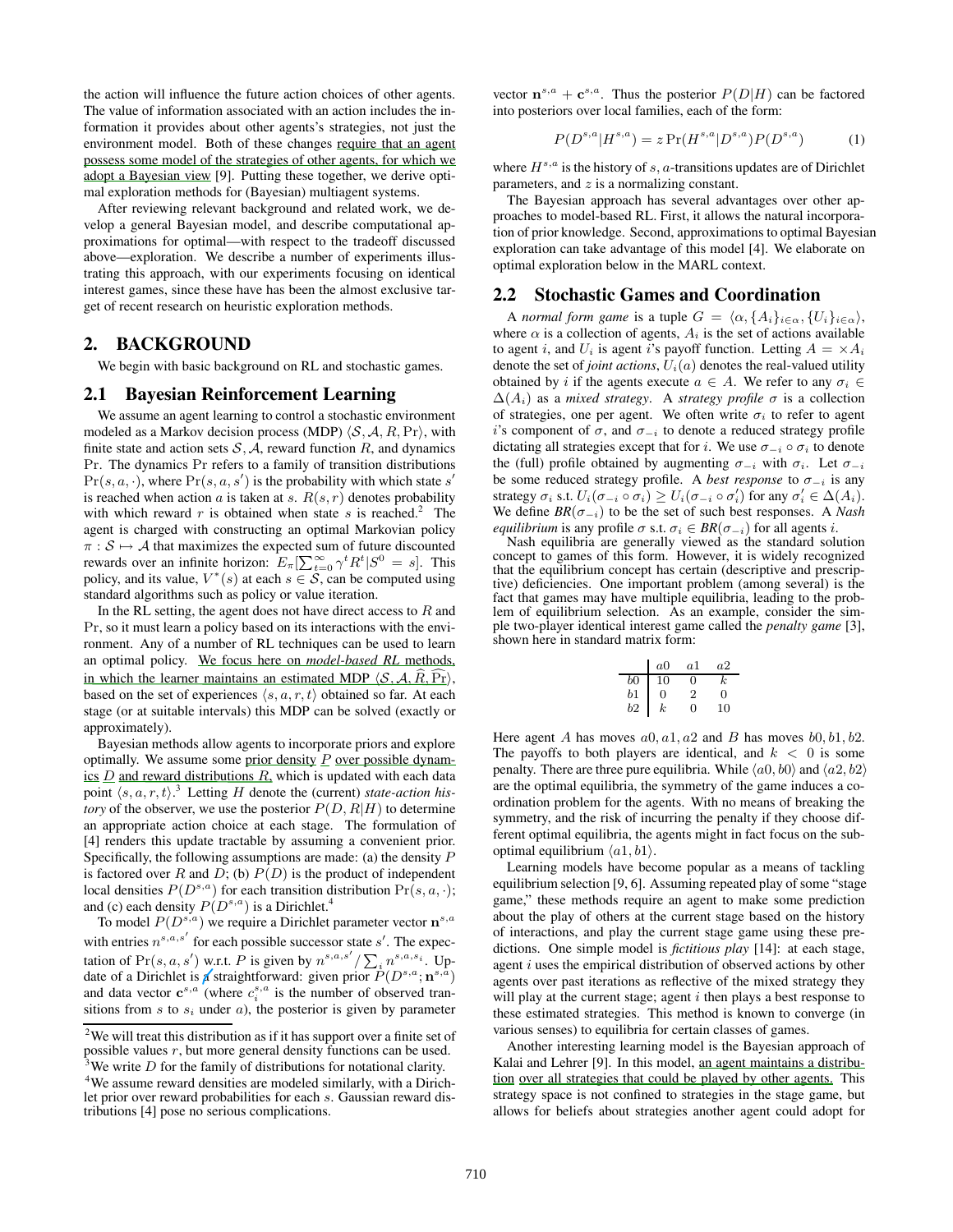the repeated game itself.<sup>5</sup> Standard Bayesian updating methods are used to maintain these beliefs over time, and best responses are played by the agent w.r.t. the expectation over strategy profiles.

Repeated games are a special case of *stochastic games* [15, 5], which can be viewed as a multiagent extension of MDPs. Formally, a stochastic game  $G = \langle \alpha, \{A_i\}_{i \in \alpha}, \mathcal{S}, \text{Pr}, \{R_i\}_{i \in \alpha} \rangle$  consists of five components. The agents  $\alpha$  and action sets  $A_i$  are as in a typical game, and the components  $S$  and  $Pr$  are as in an MDP, except that Pr now refers to joint actions  $a \in A = \times A_i$ .  $R_i$  is a the reward function for agent i, defined over states  $s \in S$  (pairs  $\langle s, a \rangle \in S \times A$ ). The aim of each agent is, as with an MDP, to act to maximize the expected sum of discounted rewards. However, the presence of other agents requires treating this problem in a game theoretic fashion. For particular classes of games, such as zero-sum stochastic games [15, 5], algorithms like value iteration can be used to compute Markovian equilibrium strategies.

The existence of multiple "stage game" equilibria is again a problem that plagues the construction of optimal strategies for stochastic games. Consider another simple identical interest example, the stochastic game shown in Figure 3(a). In this game, there are two optimal strategy profiles that maximize reward. In both, the first agent chooses to "opt in" at state  $s_1$  by choosing action  $a$ , which takes the agents (with high probability) to state  $s_2$ ; then at  $s_2$  both agents either choose  $a$  or both choose  $b$ —either joint strategy gives an optimal equilibrium.

Intuitively, the existence of these two equilibria gives rise to a coordination problem at state  $s_2$ . If the agents choose their part of the equilibrium randomly, there is a 0.5 chance that they miscoordinate at  $s_2$ , thereby obtaining an expected immediate reward of 0. On this basis, one might be tempted to propose methods whereby the agents decide to "opt out" at  $s_1$  (the first agent takes action b) and obtain the safe payoff of 6. However, if we allow some means of coordination—for example, simple learning rules like fictitious play or randomization—the sequential nature of this problem means that the short-term risk of miscoordination at  $s_2$  can be more than compensated for by the eventual stream of high payoffs should they coordinate. Boutilier [1] argues that the solution of games like this, assuming some (generally, history-dependent) mechanism for resolving these stage game coordination problems, requires explicit reasoning about the odds and benefits of coordination, the expected cost of attempting to coordinate, and the alternative courses of action.

Repeated games can be viewed as stochastic games with a single state. If our concern is not with stage-game equilibrium, but with reward accrued over the sequence of interactions, techniques for solving stochastic games can be applied to solving such repeated games. Furthermore, the points made above regarding the risks associated with using specific learning rules for coordination can be applied with equal force to repeated games.

#### **2.3 Multiagent RL**

In this section, we describe some existing approaches to MARL, and point out recent efforts to augment standard RL schemes to encourage RL agents in multiagent systems to converge to optimal equilibria. Intuitively, MARL can be viewed as the direct or indirect application of RL techniques to stochastic games in which the underlying model (i.e., transitions and rewards) are unknown. In some cases, it is assumed that the learner is even unaware (or chooses to ignore) the existence of other agents.

Formally, we suppose we have some underlying stochastic game

 $G = \langle \alpha, \{A_i\}_{i \in \alpha}, S, \text{Pr}, \{R_i\}_{i \in \alpha} \rangle$ . We consider the case where each agent knows the "structure" of the games—that is, it knows the set of agents, the actions available to each agent, and the set of states—but knows neither the dynamics Pr, nor the reward functions  $R_i$ . The agents learn how to act in the world through experience. At each point in time, the agents are at a known state s, and each agent *i* executes one of its actions; the resulting joint action  $a$  induces a transition to state  $t$  and a reward  $r_i$  for each agent. We assume that each agent can observe the actions chosen by other agents, the resulting state  $t$ , and the rewards  $r_i$ .

Littman [12] devised an extension of Q-learning for zero-sum Markov games called *minimax-Q*. At each state, the agents have estimated Q-values over joint actions, which can be used to compute an (estimated) equilibrium value at that state. Minimax-Q converges to the equilibrium value of the stochastic game [13]. Hu and Wellman [7] apply similar ideas—using an equilibrium computation on estimated Q-values to estimate state values—to general sum games, with somewhat weaker convergence guarantees. Algorithms have also been devised for agents that do not observe the behavior of their counterparts [2, 8].

Identical interest games have drawn much attention, providing suitable models for task distribution among teams of agents. Claus and Boutilier [3] proposed several MARL methods for repeated games in this context. A simple *joint-action learner* (JAL) protocol learned the (myopic, or one-stage) Q-values of joint actions. The novelty of this approach lies in its exploration strategy: (a) a fictitious play protocol estimates the strategies of other agents; and (b) exploration is biased by the *expected Q-value of actions*. Specifically, the estimated value of an action is given by its expected Q-value, where the expectation is taken w.r.t. the fictitious play beliefs over the other agents's strategies. When semi-greedy exploration is used, this method will converge to an equilibrium in the underlying stage game.

One drawback of the JAL method is the fact that the equilibrium it converges to depends on the specific path of play, which is stochastic. Certain equilibria can exhibit serious resistance—for example, the odds of converging to an optimal equilibrium in the penalty game above are quite small (and decrease dramatically with the magnitude of the penalty). Claus and Boutilier propose several heuristic methods that bias exploration toward optimal equilibria: for instance, action selection can be biased toward actions that form part of an optimal equilibrium. In the penalty game, for instance, despite the fact that agent  $B$  may be predicted to play a strategy that makes the  $a0$  look unpromising, the repeated play of the  $a0$ by A can be justified by optimistically assuming  $\underline{B}$  will play its part of this optimal equilibrium. This is further motivated by the fact that repeated play of a0 would eventually *draw* B toward this equilibrium.

This issue of learning optimal equilibria in identical interest games has been addressed recently in much greater detail. Lauer and Riedmiller [11] describe a Q-learning method for identical interest stochastic games that explicitly embodies this optimistic assumption in its Q-value estimates. Kapetanakis and Kudenko [10] propose a method called FMQ for repeated games that uses the optimistic assumption to bias exploration, much like [3], but in the context of individual learners. Wang and Sandholm [16] similarly use the optimistic assumption in repeated games to guarantee convergence to an optimal equilibrium. We critique these methods below.

### **3. A BAYESIAN VIEW OF MARL**

The spate of activity described above on MARL in identical interest games has focused exclusively on devising methods that ensure eventual convergence to optimal equilibria. In cooperative

<sup>&</sup>lt;sup>5</sup>A strategy in the repeated game is any mapping from the observed history of play to a (stochastic) action choice. This admits the possibility of modeling other agents's learning processes.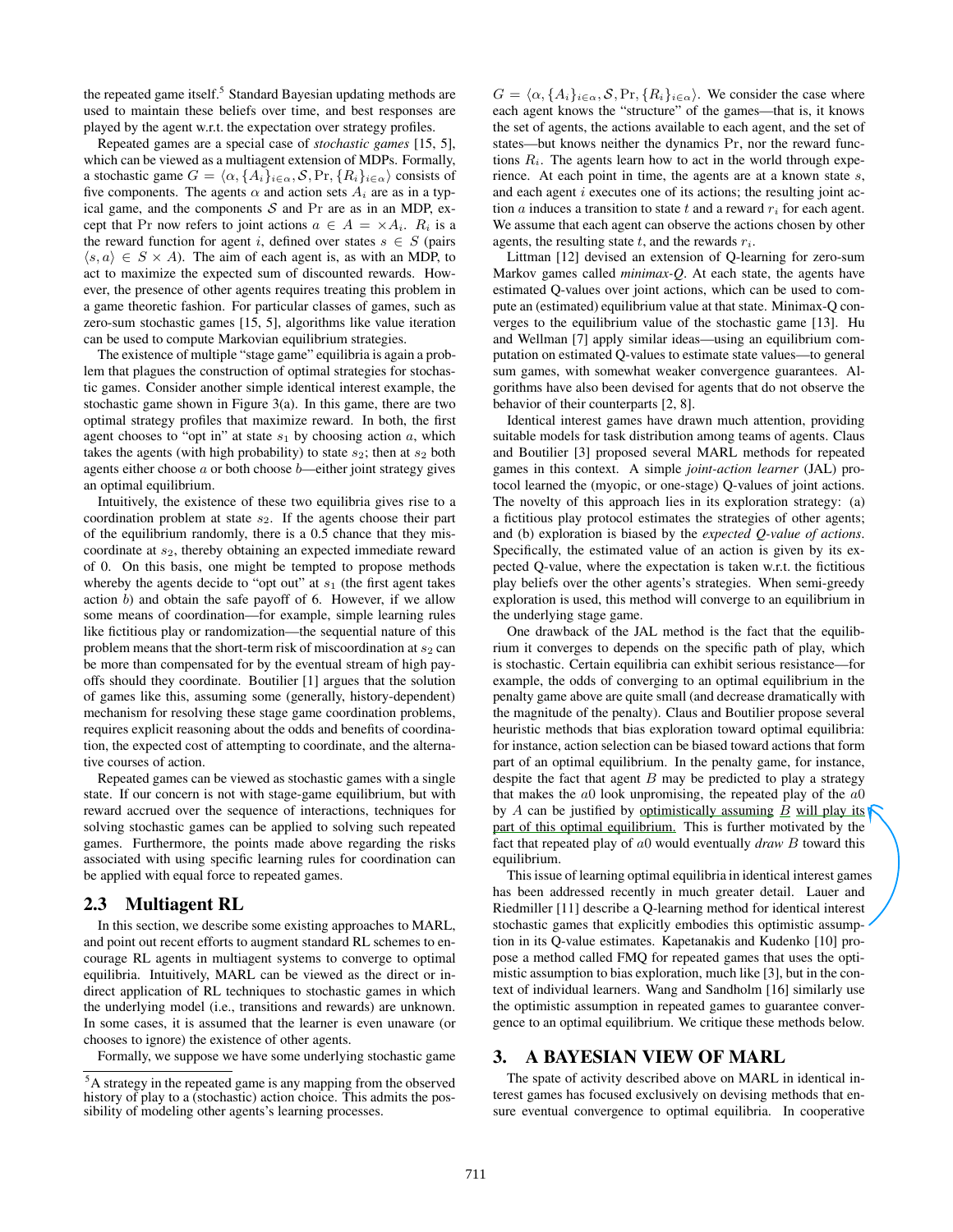games, this pursuit is well-defined, and in some circumstances may be justified. However, these methods do not account for the fact that—by *forcing* agents to undertake actions that have potentially drastic effects in order to reach an optimal equilibrium—they can have a dramatic impact on accumulated reward. The penalty game was devised to show that these highly penalized states can bias (supposedly rational) agents away from certain equilibria; yet optimistic exploration methods ignore this and blindly pursue these equilibria at all costs. Under certain performance metrics (e.g., average reward over an infinite horizon) one might justify these techniques.<sup>6</sup> However, using the discounted reward criterion (which all of these methods are designed for), the tradeoff between long-term benefit and short-term cost should be addressed.

This tradeoff was discussed above in the context of known-model stochastic games. In this section, we attempt to address the same tradeoff in the RL context. To do so, we formulate a Bayesian approach to model-based MARL. By maintaining probabilistic beliefs over the space of models and the space of opponent strategies, our learning agents can explicitly account for the effects their actions can have on (a) their knowledge of the underlying model; (b) their knowledge of the other agent strategies; (c) expected immediate reward; and (d) expected future behavior of other agents. Components (a) and (c) are classical parts of the single-agent Bayesian RL model [4]. Components (b) and (d) are key to the multiagent extension, allowing an agent to explicitly reason about the potential costs and benefits of coordination.

## **3.1 Theoretical Underpinnings**

We assume a stochastic game  $G$  in which each agent knows the game structure, but not the reward or transition models. A learning agent is able to observe the actions taken by all agents, the resulting game state, and the rewards received by other agents. Thus an agent's experience at each point in time is simply  $\langle s, a, \mathbf{r}, t \rangle$ , where s is a state in which joint action a was taken,  $\mathbf{r} = \langle r_1, \dots, r_n \rangle$  is the vector of rewards received, and  $t$  is the resulting state.

A *Bayesian MARL agent* has some prior distribution over the space of possible models as well as the space of possible strategies being employed by other agents. These beliefs are updated as the agent acts and observes the results of its actions and the action choices of other agents. The strategies of other agents may be history-dependent, and we allow our Bayesian agent (BA) to assign positive support to such strategies. As such, in order to make accurate predictions about the actions others will take, the BA must monitor appropriate observable history. In general, the history (or summary thereof) required will be a function of the strategies to which the BA assigns positive support. We assume that the BA keeps track of sufficient history to make such predictions.<sup>7</sup>

The *belief state* of the BA has the form  $b = \langle P_M, P_S, s, h \rangle$ , where:  $P_M$  is some density over the space of possible models (i.e., games);  $P<sub>S</sub>$  is a joint density over the possible strategies played by other agents; s is the current state of the system; and  $h$  is a summary of the relevant aspects of game history, sufficient to predict the action of any agent given any strategy consistent with  $P_S$ . Given experience  $\langle s, a, r, t \rangle$ , the BA updates its belief state using standard Bayesian methods. The updated belief state is:

$$
b' = b(\langle s, a, \mathbf{r}, t \rangle) = \langle P'_M, P'_S, t, h' \rangle \tag{2}
$$

Updates are given by Bayes rule:  $P'_M(m) = z \Pr(t, \mathbf{r}|a, m) P_M(m)$ and  $P'_{S}(\sigma_{-i}) = z \Pr(a_{-i}|s, h, \sigma_{-i}) P_{S}(\sigma_{-i})$ . And  $h'$  is a suitable update of the observed history (as described above). This model combines aspects of Bayesian reinforcement learning [4] and Bayesian strategy modeling [9].

To make belief state maintenance tractable (and admit computationally viable methods for action selection below), we assume a specific form for these beliefs [4]. First, our prior over models will be factored into independent local models for both rewards and transitions. We assume independent priors  $P_R^s$  over reward distributions at each state s, and  $P_D^{s,a}$  over system dynamics for each state and joint action pair. These local densities are Dirichlet, which are conjugate for the multinomial distributions to be learned. This means that each density can be represented using a small number of hyperparameters, expected transition probabilities can be computed readily, and the density can be updated easily. For example, our BA's prior beliefs about the transition probabilities for joint <u>action  $\alpha$ </u> at state  $\beta$  will be represented by a vector  $\mathbf{n}^{s,a}$  with one parameter per successor state  $t$ . Expected transition probabilities and updates of these beliefs are as described in Section 2.1. The independence of these local densities is assured after each update.

Second, we assume that the beliefs about opponent strategies can be factored and represented in some convenient form. For example, it would be natural to assume that the strategies of other agents are independent. Simple fictitious play models could be used to model the BA's beliefs about opponent strategies (corresponding to Dirichlet priors over mixed strategies), allowing ready update and computation of expectations, and obviating the need to store history in the belief state. Similarly, distributions over specific classes of finite state controllers could also be used. We will not pursue further development of such models in this paper, since we use only simple opponent models in our experiments below. But the development of tractable classes of (realistic) opponent models remains an interesting problem.

We provide a different perspective on Bayesian exploration than that described in [4]. The value of performing an action  $a_i$  at a belief state b can be viewed as involving two main components: an expected value with respect to the current belief state; and its impact on the current belief state. The first component is typical in RL, while the second captures the *expected value of information* (EVOI) of an action. Since each action gives rise to some "response" by the environment that changes the agent's beliefs, and these changes in belief can influence subsequent action choice and expected reward, we wish to quantify the value of that information by determining its impact on *subsequent* decisions.

EVOI need not be computed directly, but can be combined with "object-level" expected value through the following Bellman equations over the belief state MDP:

$$
Q(a_i, b) = \sum_{a_{-i}} \Pr(a_{-i}|b) \sum_t \Pr(t|a_i \circ a_{-i}, b)
$$

$$
\sum_{\mathbf{r}} \Pr(\mathbf{r}|a_i \circ a_{-i}, b)[r + \gamma V(b(\langle s, a, \mathbf{r}, t \rangle))]
$$
(3)

$$
V(b) = \max_{a_i} Q(a_i, b)
$$
 (4)

These equations describe the solution to the POMDP that represents the exploration-exploitation problem, by conversion to a belief state MDP. These can (in principle) be solved using any method for solving high-dimensional continuous MDPs—of course, in practice, a number of computational shortcuts and approximations will be required (as we detail below). We complete the specification

<sup>&</sup>lt;sup>6</sup>Even then, more refined measures such as bias optimality might cast these techniques in a less favorable light.

 $7$  For example, should the BA believe that its opponent's strategy lies in the space of finite state controller that depends on the last two joint actions played, the BA will need to keep track of these last two actions. If it uses fictitious play beliefs (which can be viewed as Dirichlet priors) over strategies, no history need be maintained.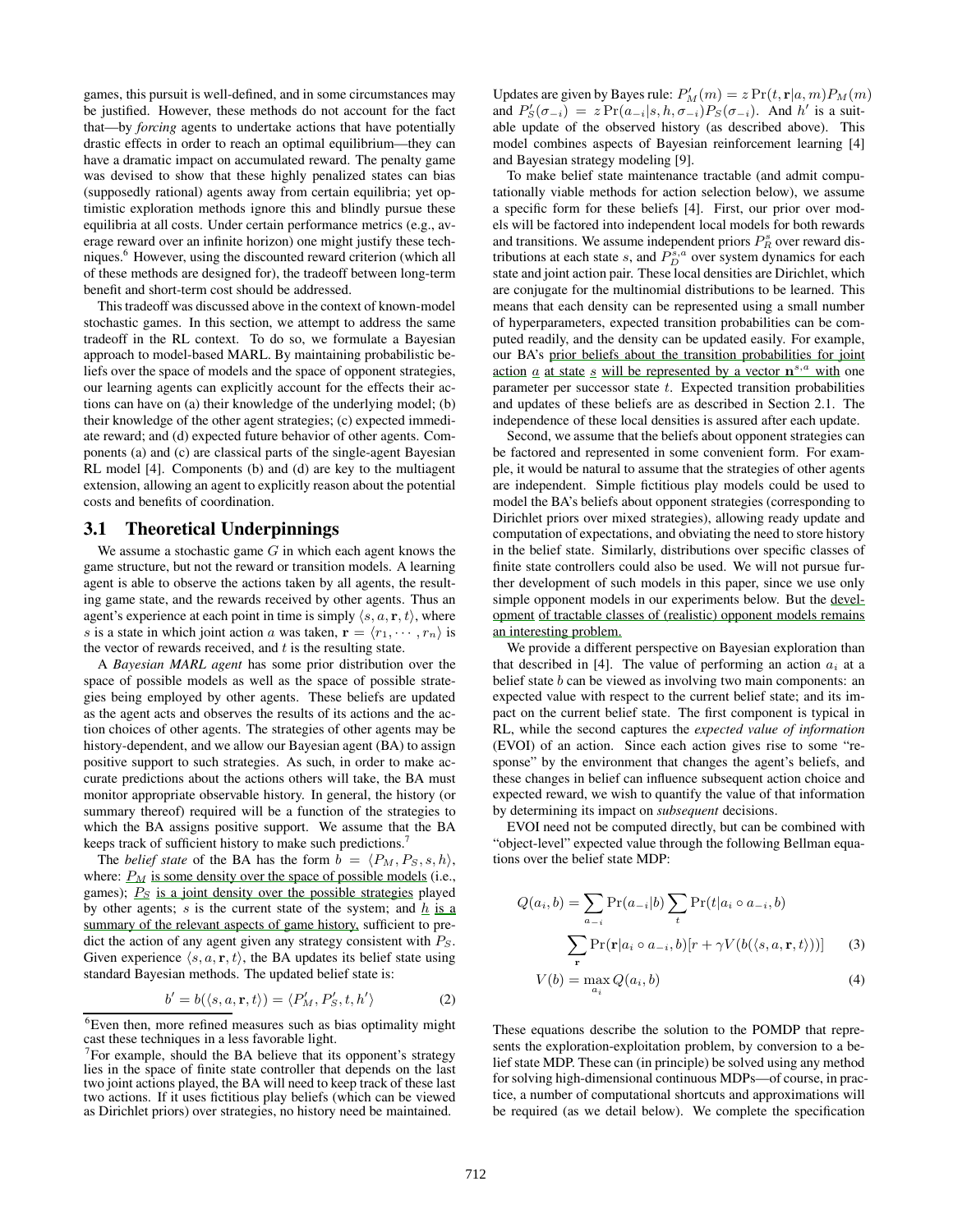

**Figure 1: Penalty Game Results**

with the straightforward definition of the following terms:

$$
\Pr(a_{-i}|b) = \int_{\sigma_{-i}} \Pr(a_{-i}|\sigma_{-i}) P_S(\sigma_{-i}) \tag{5}
$$

$$
Pr(t|a, b) = \int_{m} Pr(t|s, a, m) P_M(m)
$$
 (6)

$$
\Pr(r|b) = \int_{m} \Pr(r|s,m) P_M(m) \tag{7}
$$

We note that the evaluation of Eqs. 6 and 7 is trivial using the decomposed Dirichlet priors mentioned above.

This formulation determines the optimal policy as a function of the BA's belief state. This policy incorporates the tradeoffs between exploration and exploitation, both with respect to the underlying (dynamics and reward) model, and with respect to the behavior of other agents. As with Bayesian RL and Bayesian learning in games, no *explicit* exploration actions are required. Of course, it is important to realize that this model may not converge to an optimal policy for the true underlying stochastic game. Priors that fail to reflect the true model, or unfortunate samples early on, can easily mislead an agent. But it is precisely this behavior that allows an agent to learn how to behave well without drastic penalty.

#### **3.2 Computational Approximations**

Solving the belief state MDP above will generally be computationally infeasible. In specific MARL problems, the generality of such a solution—defining as it does a value for every possible belief state—is not needed anyway. Most belief states are not reachable given a specific initial belief state. A more directed search-based method can be used to solve this MDP for the agent's current belief state b. We consider a form of *myopic EVOI* in which only immediate successor belief states are considered, and their values are estimated without using VOI or lookahead.

Formally, myopic action selection is defined as follows. Given belief state *b*, the *myopic* Q-function for each  $a_i \in A_i$  is:

$$
Q_m(a_i, b) = \sum_{a_{-i}} \Pr(a_{-i}|b) \sum_t \Pr(t|a_i \circ a_{-i}, b)
$$

$$
\sum_{\mathbf{r}} \Pr(\mathbf{r}|a_i \circ a_{-i}, b)[r + \gamma V_m(b(\langle s, a, \mathbf{r}, t \rangle))]
$$
(8)

$$
V_m(b) = \max_{a_i} \int_m \int_{\sigma_{-i}} Q(a_i, s | m, \sigma_{-i}) P_M(m) P_S(\sigma_{-i}) \quad (9)
$$

The action performed is that with maximum myopic Q-value. Eq. 8 differs from Eq. 3 in the use of the myopic value function  $V_m$ ,

which is defined as the expected value of the optimal action at the current state, assuming a fixed distribution over models and strategies.<sup>8</sup> Intuitively, this myopic approximation performs one steplookahead in belief space, then evaluates these successor states by determining the expected value to BA w.r.t. a fixed distribution over models, and a fixed distribution over successor states.

This computation involves the evaluation of a finite number of successor belief states— $A \cdot R \cdot S$  such states, where A is the number of joint actions,  $R$  is the number of rewards, and  $S$  is the size of the state space (unless b restricts the number of reachable states, plausible strategies, etc.). Greater accuracy can be realized with multistage lookahead, with the requisite increase in computational cost. Conversely, the myopic action can be approximated by sampling successor beliefs (using the induced distributions defined in Eqs. 5, 6, 7) if the branching factor  $A \cdot R \cdot S$  is problematic.

The final bottleneck involves the evaluation of the myopic value function  $V_m(b)$  over successor belief states. The  $Q(a_i, s|m, \sigma_{-i})$ terms are Q-values for standard MDPs, and can be evaluated using standard methods, but direct evaluation of the integral over all models is generally impossible. However, sampling techniques can be used [4]. Specifically, some number of models can be sampled, the corresponding MDPs solved, and the expected Q-values estimated by averaging over the sampled results. Various techniques for making this process more efficient can be used as well, including importance sampling (allowing results from one MDP to be used multiple times by reweighting) and "repair" of the solution for one MDP when solving a related MDP [4].

For certain classes of problems, this evaluation can be performed directly. For instance, suppose a repeated game is being learned, and the BA's strategy model consists of fictitious play beliefs. The immediate expected reward of any action  $a_i$  taken by the BA (w.r.t. successor  $b'$ ) is given by its expectation w.r.t. its estimated reward distribution and fictitious play beliefs. The maximizing action  $a_i^*$ with highest immediate reward will be the best action at *all* subsequent stages of the repeated game—and has a fixed expected reward  $r(a_i^*)$  under the myopic (value) assumption that beliefs are fixed by b'. Thus the long-term value at b' is  $r(a_i^*)/(1-\gamma)$ .

The approaches above are motivated by approximating the direct myopic solution to the "exploration POMDP." A different approach to this approximation is proposed in [4], which estimates the (myopic) value of obtaining *perfect information* about Q(a, s). Suppose that, given an agent's current belief state, the expected value

<sup>&</sup>lt;sup>8</sup>We note that  $V_m(b)$  only provides a crude measure of the value of belief state b under this fixed uncertainty. Other measures could include the expected value of  $V(s|m, \sigma_{-i})$ .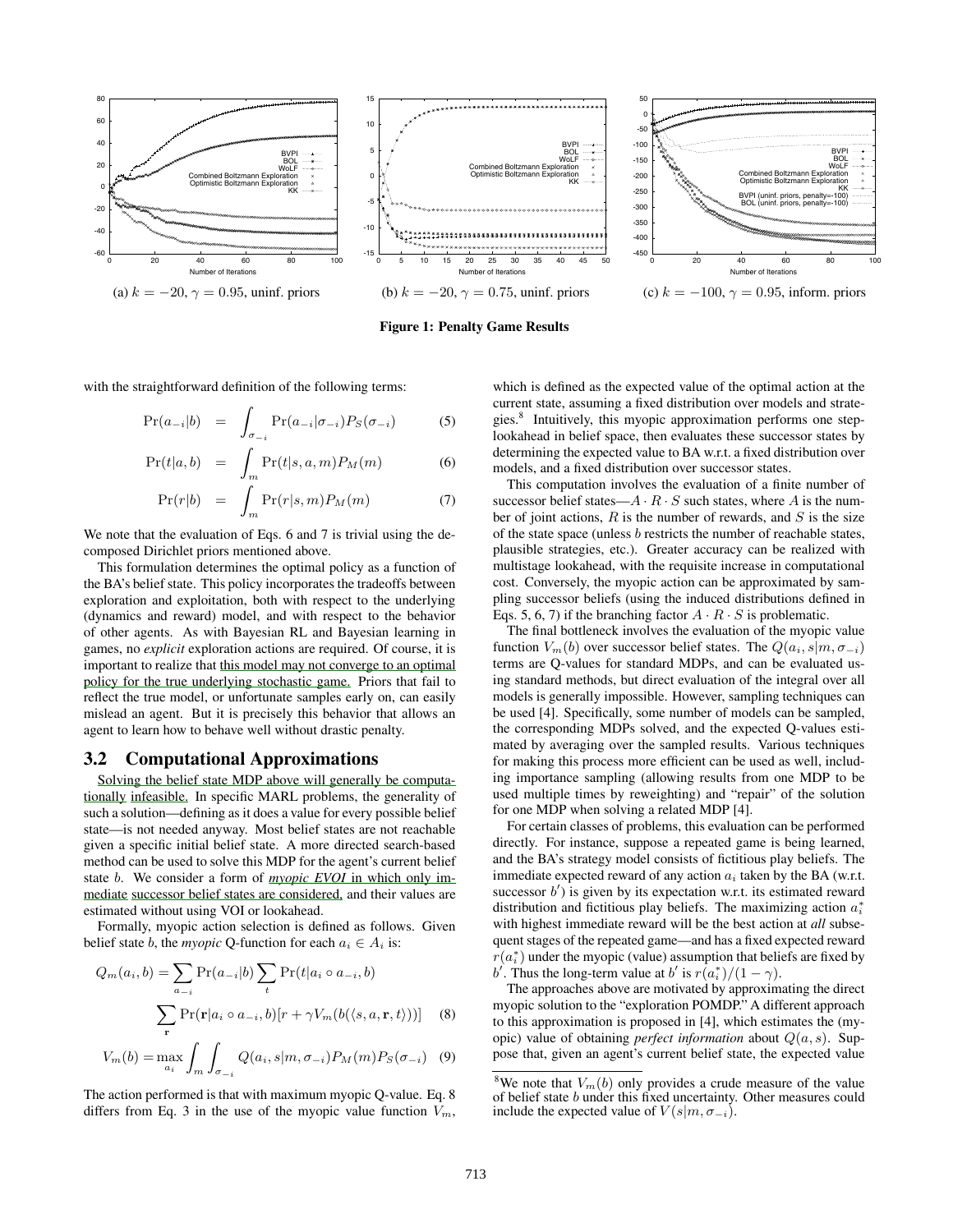

**Figure 2: Chain World Results**

of action a is given by  $\overline{Q}(a, s)$ . Let  $a_1$  be the action with highest expected Q-value and state  $s$  and  $a_2$  be the second-highest. We define the *gain* associated with learning that the true value of  $Q(a, s)$ (for any  $a$ ) is in fact  $q$  as follows:

$$
gain_{s,a}(q) = \begin{cases} \overline{Q}(a_2, s) - q, & \text{if } a = a_1 \text{ and } q < \overline{Q}(a_2, s) \\ q - \overline{Q}(a_1, s), & \text{if } a \neq a_1 \text{ and } q > \overline{Q}(a_1, s) \\ 0, & \text{otherwise} \end{cases}
$$

Intuitively, the gain reflects the effect on decision quality of learning the true Q-value of a specific action at state  $s$ . In the first two cases, what is learned causes us to change our decision (in the first case, the estimated optimal action is learned to be worse than predicted, and in the second, some other action is learned to be optimal). In the third case, no change in decision at  $s$  is induced, so the information has no impact on decision quality.

Adapted to our setting, a computational approximation to this *naive sampling* approach involves the following steps:

- (a) a finite set of  $k$  models is sampled from the density  $P_M$ ;
- (b) each sampled MDP j is solved (w.r.t. the density  $P_S$  over strategies), giving optimal Q-values  $Q^{j}(a_i, s)$  for each  $a_i$  in that MDP, and average Q-value  $\overline{Q}(a_i, s)$  (over all k MDPs);
- (c) for each  $a_i$ , compute  $gain_{s,a_i}(Q^j(a_i, s))$  for each of the k MDPS; let  $EVPI(a_i, s)$  be the average of these k values;
- (d) define the value of  $a_i$  to be  $\overline{Q}(a_i, s) + EVPI(a_i, s)$  and execute the action with highest value.

This approach can benefit from the use of importance sampling and repair (with minor modifications). Naive sampling can be more computationally effective than one-step lookahead (which requires sampling and solving MDPs from *multiple* belief states). The price paid is approximation inherent in the perfect information assumption: the execution of joint action  $a$  does not come close to providing perfect information about  $Q(a, s)$ .

## **4. EXPERIMENTAL RESULTS**

We have conducted a number of experiments with both repeated and stochastic games to evaluate the Bayesian approach. We focus on two-player identical interest games largely to compare to existing methods for "encouraging" convergence to optimal equilibria. The Bayesian methods examined are one-step lookahead (BOL) and naive sampling for estimating VPI (BVPI) described in Section 3. In all cases, the Bayesian agents use a simple fictitious play model to represent their uncertainty over the other agent's strategy. Thus at each iteration, a BA believes its opponent to play an action with the empirical probability observed in the past (for multistate games, these beliefs are independent at each state).

BOL is used only for repeated games, since these allow the immediate computation of expected values over the infinite horizon at the successor belief states: expected reward for each joint action can readily be combined with the BA's fictitious play beliefs to compute the expected value of an action (over the infinite horizon) since the only model uncertainty is in the reward. BVPI is used for both repeated and multi-state games. In all cases, five models are sampled to estimate the VPI of the agent's actions. The strategy priors for the BAs are given by Dirichlet parameters ("prior counts") of 0.1 or 1 for each opponent action. The model priors are similarly uninformative, with each state-action pair given the same prior distribution over reward and transition distributions (except for one experiment as noted).

We first compare our method to several different algorithms on a stochastic version of the penalty game described above. The game is altered so that joint actions provide a stochastic reward, whose mean is the value shown in the game matrix. $9$  We compare the Bayesian approach to the following algorithms. KK is an algorithm [10] that biases exploration to encourage convergence to optimal equilibria in just these types of games. Two related heuristic algorithms that also bias exploration optimistically are the Optimistic Boltzmann (OB) and Combined OB (CB) [3] are also evaluated. Unlike KK, these algorithms observe and make predictions about the other agent's play. Finally, we test the more general algorithm WoLF-PHC [2], which works with arbitrary, general-sum stochastic games (and has no special heuristics for equilibrium selection). In each case the game is played by two learning agents of the same type. The parameters of all algorithms were empirically tuned to give good performance.

The first set of experiments tested these agents on the stochastic penalty game with k set to  $-20$  and discount factors of 0.95 and 0.75. Both BOL and BVPI agents use uninformative priors over the set of reward values.<sup>10</sup> Results appear in in Figures 1(a) and (b) showing the total discounted reward accumulated by the learning agents, averaged over 30 trials. Discounted accumulated reward provides a suitable way to measure both the cost being paid in the attempt to coordinate as well as the benefits of coordination (or lack

 ${}^{9}$ Each joint action gives rise to X distinct rewards.

<sup>10</sup>Specifically, any *possible* reward (for any joint action) is given equal (expected) probability in the agent's Dirichlet priors.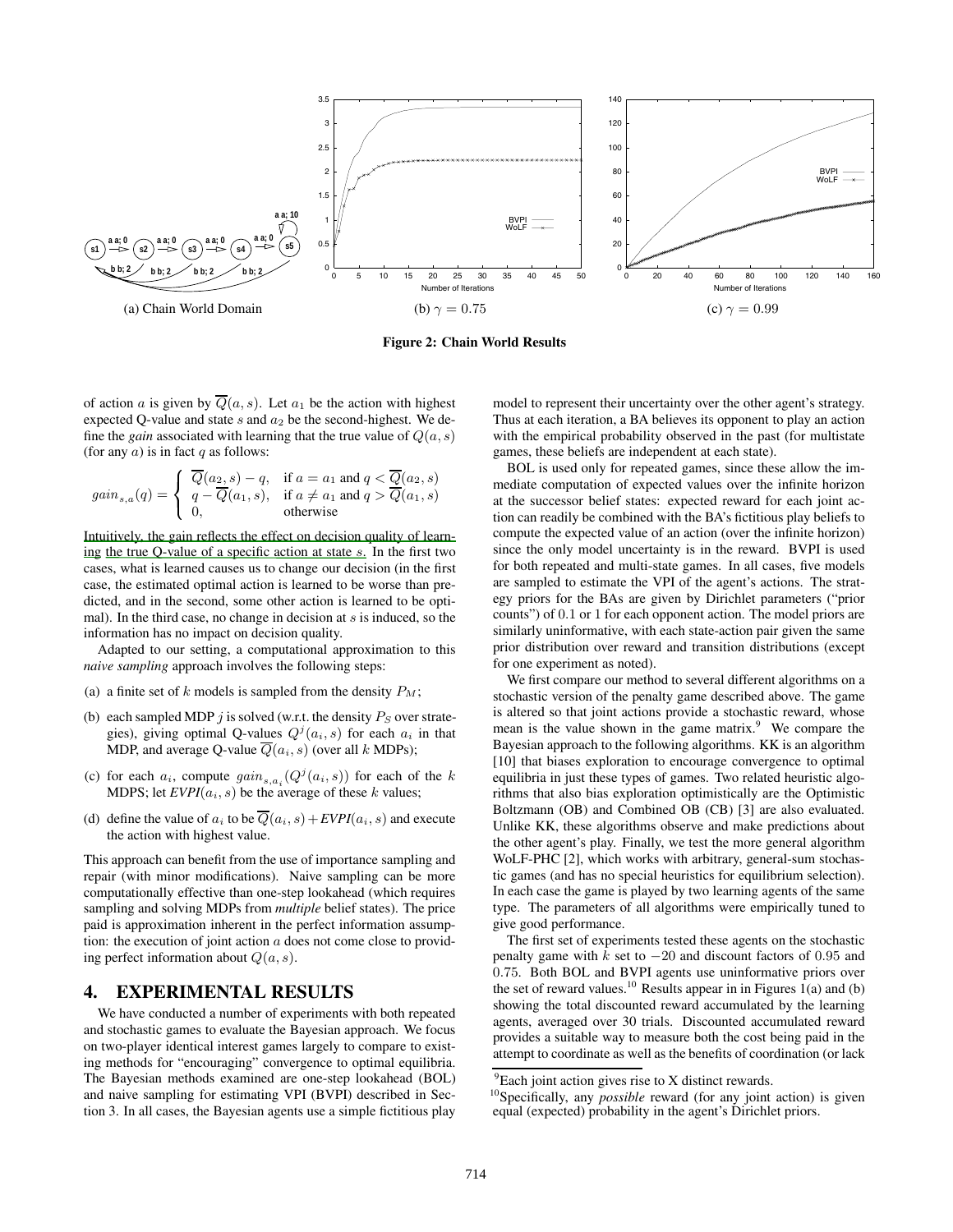

**Figure 3: "Opt In or Out" Results: Low Noise**

thereof). The results show that both Bayesian methods perform significantly better than the methods designed to force convergence to an optimal equilibrium. Indeed, OB, CB and KK converge to an optimal equilibrium in virtually all of their 30 runs, but clearly pay a high price.<sup>11</sup> By comparison, when  $\gamma = 0.95$ , the ratio of convergence to an optimal equilibrium, the nonoptimal equilibrium, or a nonequilibrium is, for BVPI 25/1/4 and for BOL 14/16/0. Surprisingly, WoLF-PHC does better than OB, CB and KK in both tests. In fact, this method outperforms the BVPI agent in the case of  $\gamma = 0.75$  (largely because BVPI converges to a nonequilibrium 5 times and the suboptimal equilibrium 4 times). WoLF-PHC converges in each instance to an optimal equilibrium.

We repeated this comparison on a more "difficult" problem with a mean penalty of -100 (and increasing the variance of the reward for each action). To test one of the benefits of the Bayesian perspective we included a version of BOL and BVPI with informative priors (giving it strong information about rewards by restricting the prior to assign (uniform) nonzero expected probability to the small range of truly feasible rewards for each action). Results are shown in Figure 1(c) (averaged over 30 runs). Wolf-PHC and CB converge to the optimal equilibrium each time, while the increased reward stochasticity made it impossible for KK and OB to converge at all. All four methods perform poorly w.r.t. discounted reward. The Bayesian methods perform much better. Not surprisingly, the agents BOL and BVPI with informative priors do better than their "uninformed" counterparts; however, because of the high penalty (despite the high discount factor), they converge to the suboptimal equilibrium most of the time (22 and 23 times, respectively).

We also applied the Bayesian approach to two identical-interest, multi-state, stochastic games. The first is a version of Chain World [4] modified for multiagent coordination, and is illustrated in Figure  $2(a)$ . The optimal joint policy is for the agents to do action  $a$ at each state, though these actions have no payoff until state  $s<sub>5</sub>$  is reached. Coordinating on b leads to an immediate, but smaller, payoff, and resets the process.<sup>12</sup> Unmatched actions  $\langle a, b \rangle$  and  $\langle \overline{b}, a \rangle$ result in zero-reward self-transitions (omitted from the diagram for clarity). Transitions are noisy, with a 10% chance that an agent's action has the "effect" of the opposite action. The original Chain World is difficult for standard RL algorithms, and is made especially difficult here by the requirement of coordination.

We compared BVPI to WoLF-PHC on this domain using two

different discount factors, plotting the total discounted reward (averaged over 30 runs) in Figure 2(b) and (c). Only initial segments are shown, though the results project smoothly to 50000 iterations. BVPI compares favorably to Wolf-PHC in terms of online performance. BVPI converged to the optimal policy in 7 (of 30) runs with  $\gamma = 0.99$  and in 3 runs with  $\gamma = 0.75$ , intuitively reflecting the increased risk aversion due to increased discounting. WoLF-PHC rarely even managed to reach state  $s_5$ , though in 2 (of 30) runs with  $\gamma = 0.75$  it stumbled across  $s_5$  early enough to converge to the optimal policy. The Bayesian approach manages to encourage intelligent exploration of action space in a way that trades off risks and predicted rewards; and we see increased exploration with the higher discount factor, as expected.

The second multi-state game is "Opt in or Out" shown in Figure 3(a). The transitions are stochastic, with the action selected by an agent having the "effect" of the opposite action with some probability. Two versions of the problem were tested, one with low "noise" (probability 0.05 of an action effect being reversed), and one with "medium" noise level (probability roughly 0.11). With low noise, the optimal policy is as if the domain were deterministic (the first agent opts in at  $s_1$  and both play a coordinated choice at  $s_2$ ), while with medium noise, the "opt in" policy and the "opt out" policy (where the safe move to  $s<sub>6</sub>$  is adopted) have roughly equal value. BVPI is compared to WoLF-PHC under two different discount rates, with low noise results shown in Figure 3(b) and (c), and high noise results in Figure 4(a) and (b). Again BVPI compares favorably to WoLF-PHC, in terms of dicounted reward averaged over 30 runs. In the low noise problem, BVPI converged to the optimal policy in 18 (of 30) runs with  $\gamma = 0.99$  and 15 runs with  $\gamma = 0.75$ . The WoLF agents converged in the optimal policy only once with  $\gamma = 0.99$ , but 17 times with  $\gamma = 0.75$ . With medium noise, BVPI chose the "opt in" policy in 10 (0.99) and 13 (0.75) runs, but learned to coordinate at  $s_2$  even in the "opt out" cases. Interestingly, WoLF-PHC always converged on the "opt out" policy (recall both policies are optimal with medium noise).

Finally, we remark that the Bayesian methods do incur greater computational cost per experience than the simpler model-free RL methods we compared to. BOL in particular can be intensive, taking up to 25 times as long to select actions in the repeated game experiments as BVPI. Still, BOL computation time per step is only half a millisecond. BVPI is comparable to all other methods on repeated games. In the stochastic games, BVPI takes roughly 0.15ms to compute action selection, about 8 times as long as WoLF in ChainWorld, and 24 times in Opt In or Out.

 $11$  All penalty game experiments were run to 500 games, though only the interesting initial segments of the graphs are shown.

<sup>&</sup>lt;sup>12</sup>As above, rewards are stochastic with means shown in the figure.